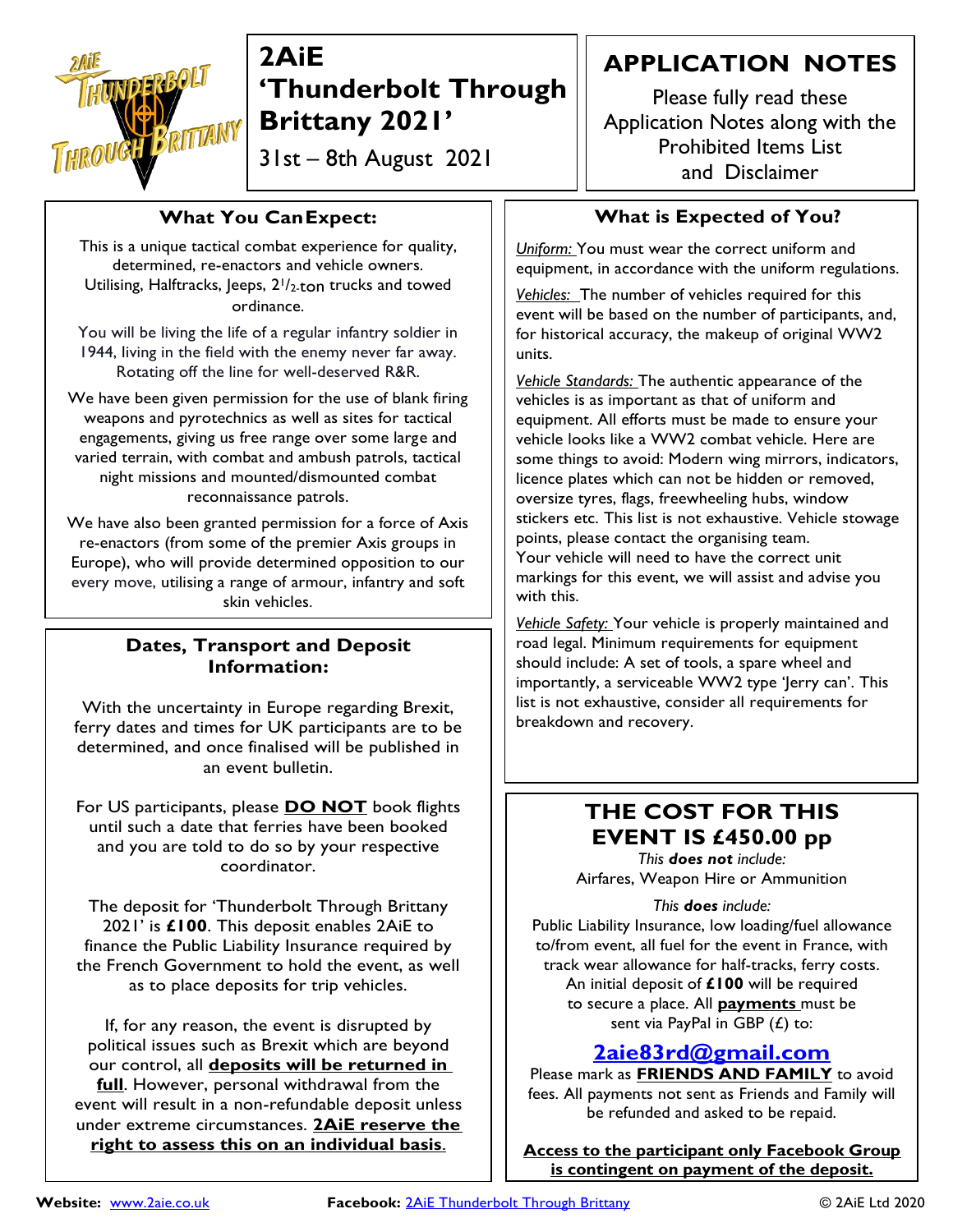

31st – 8th August 2021

### **Payment Plan:**

Participants are at liberty to pay the trip fee or remaining balance of their trip fee in full at any time. However, we emphasise that all payments must be made in GBP  $(E)$  as **FRIENDS AND FAMILY** via PayPal. Payments made as Goods and Services will be refunded in order to be paid correctly. Please contact your regional coordinator if you have any issues or questions.

The payment deadlines are as follows:

**Deposit - £100:** 31st October 2020

**Instalment 1 - £100:** 31st January 2021

**Instalment 2 - £100:** 30th April 2021

**Final Instalment - £150:** 30th June 2021

### **APPLICATION NOTES**

Please fully read these Application Notes along with the Prohibited Items List and Disclaimer

### **Provisional Schedule:**

Thunderbolt Through Brittany is still in the planning stage and as such the following schedule may change. Ant changes to the below schedule will be communicated to you by 2AiE or and/or your regional coordinator.

**Thursday 29th July 2021:** Overnight ferry Portsmouth – St Malo (UK participants, timings TBD).

**Friday 30th July 2021:** Arrive at St Malo and travel to Assembly Area (UK participants). Coach from Paris hotel to assembly area (US participants). Draw weapons & event prep at Assembly Area.

**Saturday 31st July 2021AM:** Event starts.

**Friday 6 th August 2021 PM:** Event ends. Return weapons. End of event social.

**Saturday 7 th August 2021:** Break camp. UK participants return to St Malo. US participants return coach to Paris.

While the official dates of the event are  $31^{st}$  July –  $8^{th}$ August, these dates represent the start and finish of the event. **It is imperative that all participants are present at the Assembly Area on Friday 30th July 2021.**

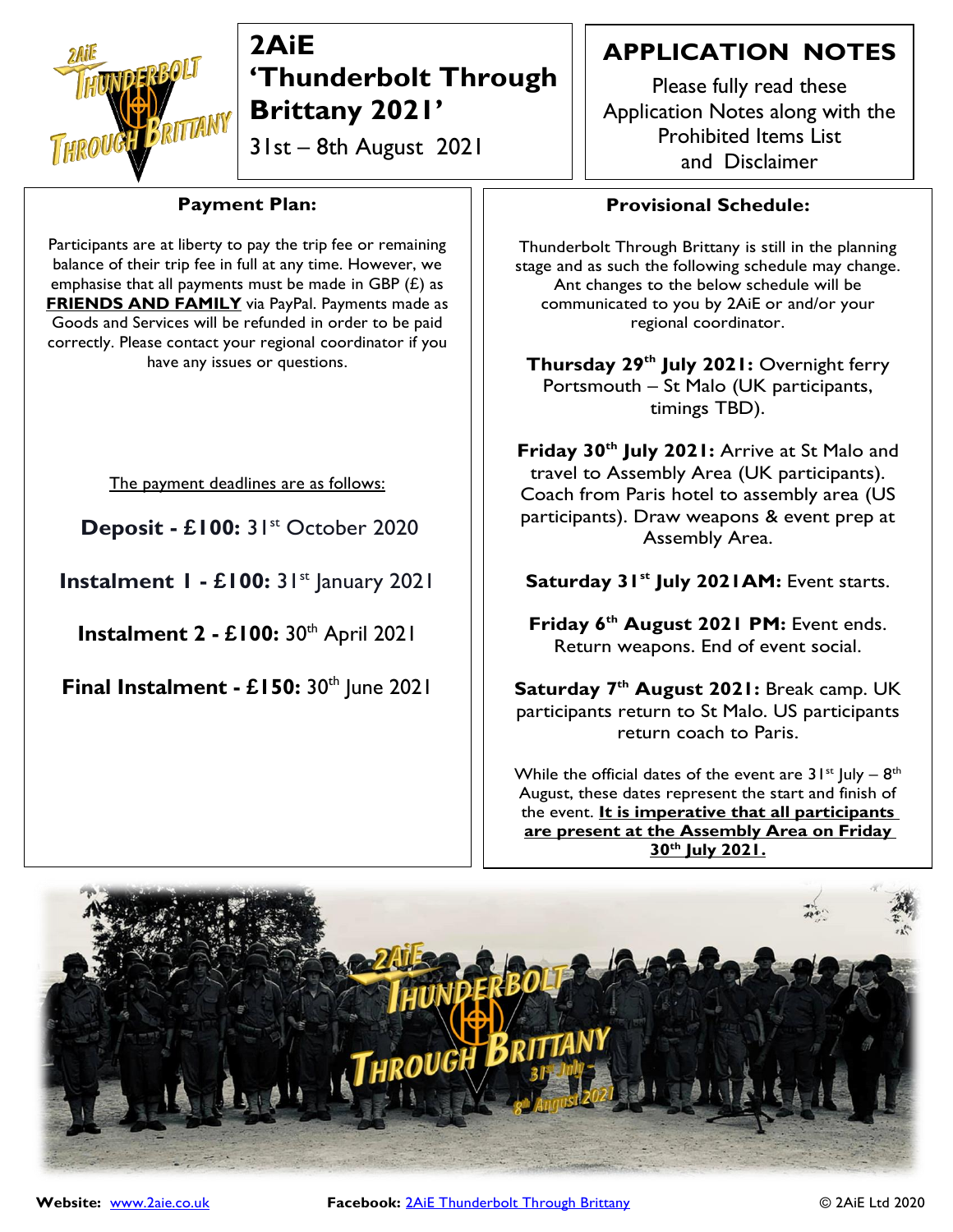

31st – 8th August 2021

# **DISCLAIMER**

**Important Please Read**

As a participant of the **'Thunderbolt Through Brittany 2021'** combat event, I am aware that I will be required to traverse difficult and potentially hazardous terrain and/or obstacles and accept that this carries a direct risk of injury.I do so at my own risk and will not hold 2AiE, it's agents or any other participant responsible for any injuries I may sustain during the event.

I acknowledge that the 'Thunderbolt Through Brittany 2021' event may include days effected by inclement weather and accept that this may lead to my person and kit becoming wet/cold/dirty. I accept the responsibility of protecting myself from cold/hot weather and other weather-related injuries and accept that there is a risk of such injuries occurring, while also accepting that there may be no washing/showering facilities for the duration of the event.

I state that I am in good physical and mental health and do not suffer from any medical condition which would foreseeably jeopardise my safety during the event, and that participation with any such condition is at my own risk and not the responsibility of 2AiE. I have declared any and all health conditions/allergies that may impact my participation, and I agree that I am responsible for the administration of any/all medications for the duration of the trip and will likewise be responsible for their safety.

I am fully aware that this event will involve the use of certified and authorised blank firing firearms and pyrotechnic devices and as such accept the potential risks of loss or damage to personal possessions/items, OR personal injury. I agree to take all suitable precautions to avoid such risks, including adhering to the rules of engagement (ROEs) laid out by 2AiE and the chain of command during the 'Thunderbolt Through Brittany' event. Any injury to myself or others, including personal possessions, however caused, will be solely my responsibility and not that of 2AiE or its agents.

I agree to hold myself accountable for my behaviour during the 'Thunderbolt Through Brittany' event and agree to act in a respectful and acceptable manner on the properties visited. I will acquire the correct uniform & equipment as specified in the Uniform Regulations. I agree to wear the correct uniform in the correct manner for the duration of the event. I also confirm that any vehicle(s) I enter will be UK/EU Road Legal, with valid insurance for the duration of the event.

I understand my vehicle will be used in a combat environment, and maybe subject to reasonable wear and tear. I will conduct myself in a manner which is neither harmful or unlawful to myself/other participants/owners or property itself and as such I will respect any conditions imposed by the land owner/2AiE/the chain of command that pertain to this property, i.e. to return to 'as found' any dugouts/fox holes or trenches dug by me.

'Thunderbolt Through Brittany' is a 'dry' event, meaning that it will be carried out as if in a combat environment for the duration of the trip, unless specified otherwise by the 2AiE organisers, or chain of command. Certain day(s) may be designated as 'rest' day(s) where alcohol may be consumed, however, unless notified of such day(s)

#### \*\***ALCOHOL/ILLEGAL SUBSTANCES ARE NOT TO BE CONSUMED DURING THE EVENT\*\***

I agree to follow all instructions/commands/orders from Scenario directors that are attributable to the successful working and wellbeing of this scenario/event.

In regard to my being allowed to participate in this scenario/event, I agree to exempt and absolve from responsibility, 2AiE, the 'Thunderbolt Through Brittany 2021' organisers and chain of command, and land owners at this event, from any liability, claims, demands or legal actions arising from such participation.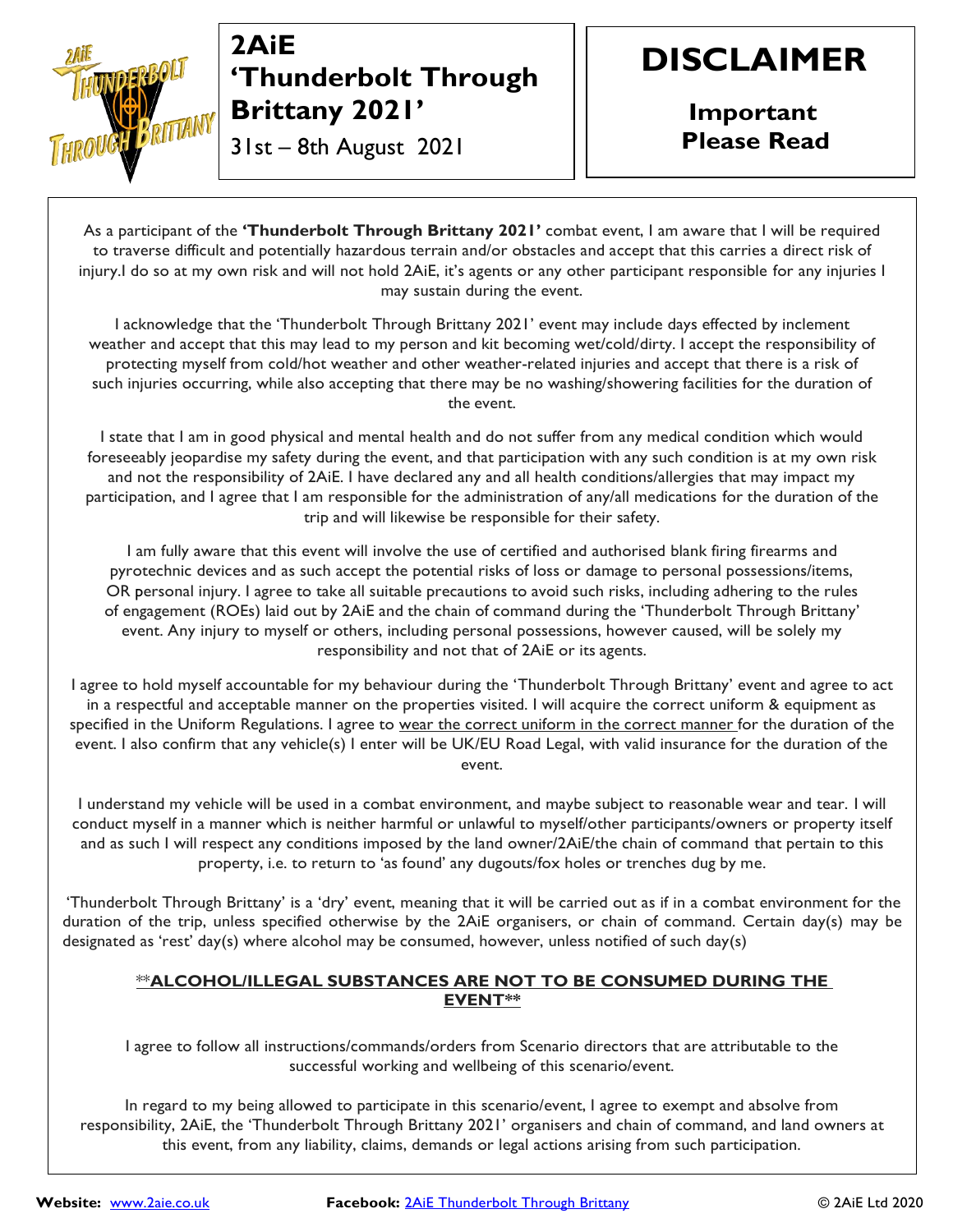

### 31st – 8th August 2021

# **PROHIBITED ITEMS**

**Please Read**

2AiE and our partners have worked tirelessly with the French government and prefectures to enable us to organise and hold events such as **'Thunderbolt Through Brittany**'.

Such events are supported by the French government so long as they, and all participants, follow French laws rigorously.

'Thunderbolt Through Brittany' is the fourth event of its kind following the highly successful 'The Pursuit' 2014, 'Cobra Breakout' 2017 and 'Save the Breakout' 2019 events, which have successfully built a high level of trust and repour between 2AiE, the French government, and the local prefectures.

This is down to, in no small part, our continued efforts to ensure we have all necessary weapons, armour and axis forces permissions from both the local prefectures and Paris, enabling us to accurately portray and remember the sacrifices made by those in 1944. However, as aforementioned, every participant must also ensure that they follow French law to the letter to ensure we can continue to hold such events and do so without harming the reputation of the hobby.

While we accept that there are others out there who do not follow the strict rules and regulations that 2AiE do, we are committed to ensuring only those who will not damage the hobby are able to participate on our events. Therefore, we would like to make it clear that the following items and behaviours are **PROHIBITED** on the upcoming **'**Thunderbolt Through Brittany**'** combat event in 2021:

- − Flags/iconography baring Nazi symbols (swastika, etc.).
- − Nazi salutes (including verbal and physical salutes).
- − Pro-Nazi slurs/orders/statements.
- − Attachment/use of knives bayonets in an aggressive capacity (bayonets may be worn as part of your equipment but must remain sheathed unless being used safely, non-aggressively, and with good reason).
- − SS iconography, symbols, or equipment (all impressions of SS are banned and **ILLEGAL** in France).

2AiE accepts no legal responsibility for anyone caught to be in possession of, or using, any of the above prohibited items/behaviours by French authorities. Likewise, if any participant is seen to be in possession of or using any of the prohibited items/behaviours by the 2AiE organising team, or it is brought to our attention that a participant is in possession of/using prohibited items/behaviours, 2AiE reserve the right to terminate participation and remove any participant, on either side, from the 'Thunderbolt Through Brittany' event. If you are unsure on the suitability of any items, please do not hesitate to contact the 2AiE organising team.

While our aim is to authentically recreate history, we must do so respectfully both to French law and to those civilians in France who may have experienced events first-hand during the war.